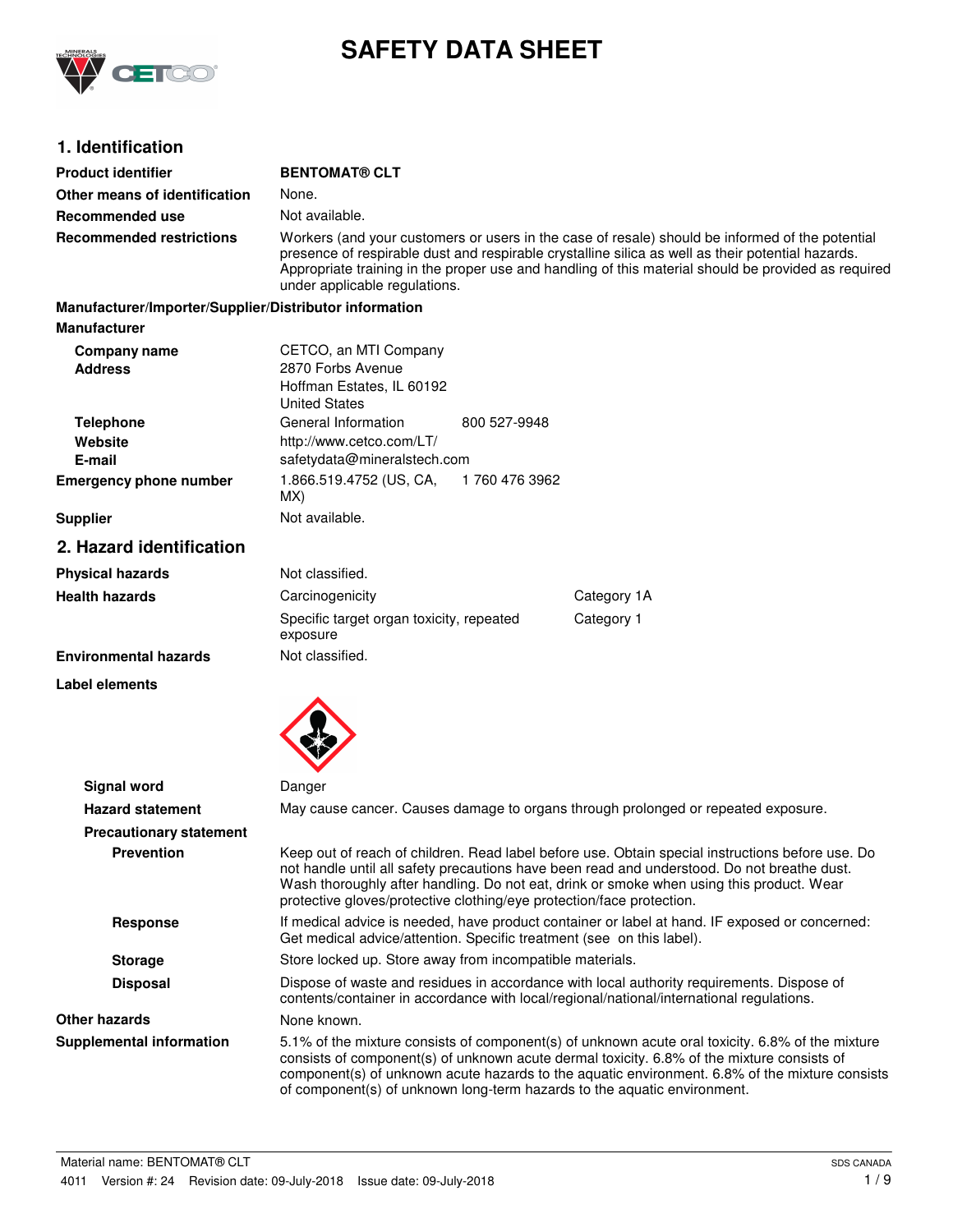# **3. Composition/information on ingredients**

### **Mixtures**

| <b>Chemical name</b>                                                                                                                                                                              | Common name and synonyms                                                                                                                                                                                                                                                                                                                                                                                                                                                                  | <b>CAS number</b> | %          |
|---------------------------------------------------------------------------------------------------------------------------------------------------------------------------------------------------|-------------------------------------------------------------------------------------------------------------------------------------------------------------------------------------------------------------------------------------------------------------------------------------------------------------------------------------------------------------------------------------------------------------------------------------------------------------------------------------------|-------------------|------------|
| SILICA, CRYSTALLINE, QUARTZ                                                                                                                                                                       |                                                                                                                                                                                                                                                                                                                                                                                                                                                                                           | 14808-60-7        | $5 - 10$   |
| SILICA, CRYSTALLINE,<br><b>CRISTOBALITE</b>                                                                                                                                                       |                                                                                                                                                                                                                                                                                                                                                                                                                                                                                           | 14464-46-1        | $1 - < 3$  |
| Other components below reportable levels                                                                                                                                                          |                                                                                                                                                                                                                                                                                                                                                                                                                                                                                           |                   | $90 - 100$ |
| DSD: Directive 67/548/EEC.<br>CLP: Regulation No. 1272/2008.<br>M: M-factor<br>PBT: persistent, bioaccumulative and toxic substance.<br>vPvB: very persistent and very bioaccumulative substance. | #: This substance has been assigned Community workplace exposure limit(s).                                                                                                                                                                                                                                                                                                                                                                                                                |                   |            |
|                                                                                                                                                                                                   | All concentrations are in percent by weight unless ingredient is a gas. Gas concentrations are in percent by volume. *Designates that<br>a specific chemical identity and/or percentage of composition has been withheld as a trade secret.                                                                                                                                                                                                                                               |                   |            |
| <b>Composition comments</b>                                                                                                                                                                       | Occupational Exposure Limits for constituents are listed in Section 8. This product contains<br>naturally occurring crystalline silica (not listed in Annex I of Directive 67/548/EEC) in quantities less<br>than $6\%$ .                                                                                                                                                                                                                                                                 |                   |            |
| 4. First-aid measures                                                                                                                                                                             |                                                                                                                                                                                                                                                                                                                                                                                                                                                                                           |                   |            |
| <b>Inhalation</b>                                                                                                                                                                                 | Move to fresh air. If symptoms are experienced, remove source of contamination or move victim to<br>fresh air. Oxygen or artificial respiration if needed. Do not use mouth-to-mouth method if victim<br>inhaled the substance. Induce artificial respiration with the aid of a pocket mask equipped with a<br>one-way valve or other proper respiratory medical device. Call a physician if symptoms develop or<br>persist.                                                              |                   |            |
| <b>Skin contact</b>                                                                                                                                                                               | Remove and isolate contaminated clothing and shoes. For minor skin contact, avoid spreading<br>material on unaffected skin.                                                                                                                                                                                                                                                                                                                                                               |                   |            |
| Eye contact                                                                                                                                                                                       | Immediately flush eyes with plenty of water for at least 15 minutes. Continue rinsing. Get medical<br>attention immediately.                                                                                                                                                                                                                                                                                                                                                              |                   |            |
| Ingestion                                                                                                                                                                                         | Rinse mouth thoroughly. If ingestion of a large amount does occur, call a poison control center<br>immediately. Do not induce vomiting without advice from poison control center. If vomiting occurs,<br>keep head low so that stomach content doesn't get into the lungs. Do not use mouth-to-mouth<br>method if victim ingested the substance. Induce artificial respiration with the aid of a pocket mask<br>equipped with a one-way valve or other proper respiratory medical device. |                   |            |
| <b>Most important</b><br>symptoms/effects, acute and<br>delayed                                                                                                                                   | Direct contact with eyes may cause temporary irritation. Prolonged exposure may cause chronic<br>effects.                                                                                                                                                                                                                                                                                                                                                                                 |                   |            |
| Indication of immediate<br>medical attention and special<br>treatment needed                                                                                                                      | Provide general supportive measures and treat symptomatically. Keep victim under observation.<br>Symptoms may be delayed.                                                                                                                                                                                                                                                                                                                                                                 |                   |            |
| <b>General information</b>                                                                                                                                                                        | IF exposed or concerned: Get medical advice/attention. If you feel unwell, seek medical advice<br>(show the label where possible). Ensure that medical personnel are aware of the material(s)<br>involved, and take precautions to protect themselves. Show this safety data sheet to the doctor in<br>attendance.                                                                                                                                                                        |                   |            |
| 5. Fire-fighting measures                                                                                                                                                                         |                                                                                                                                                                                                                                                                                                                                                                                                                                                                                           |                   |            |
| Suitable extinguishing media                                                                                                                                                                      | Dry chemical, CO2, water spray or regular foam. Use any media suitable for the surrounding fires.                                                                                                                                                                                                                                                                                                                                                                                         |                   |            |
| <b>Unsuitable extinguishing</b><br>media                                                                                                                                                          | None known.                                                                                                                                                                                                                                                                                                                                                                                                                                                                               |                   |            |
| Specific hazards arising from<br>the chemical                                                                                                                                                     | During fire, gases hazardous to health may be formed.                                                                                                                                                                                                                                                                                                                                                                                                                                     |                   |            |
| Special protective equipment<br>and precautions for firefighters                                                                                                                                  | As in any fire, wear self-contained breathing apparatus pressure-demand, MSHA/NIOSH<br>(approved or equivalent) and full protective gear.                                                                                                                                                                                                                                                                                                                                                 |                   |            |
| <b>Fire fighting</b><br>equipment/instructions                                                                                                                                                    | Use water spray to cool unopened containers.                                                                                                                                                                                                                                                                                                                                                                                                                                              |                   |            |
| <b>Specific methods</b>                                                                                                                                                                           | Use standard firefighting procedures and consider the hazards of other involved materials.                                                                                                                                                                                                                                                                                                                                                                                                |                   |            |
| <b>General fire hazards</b>                                                                                                                                                                       | Not a fire hazard. No unusual fire or explosion hazards noted.                                                                                                                                                                                                                                                                                                                                                                                                                            |                   |            |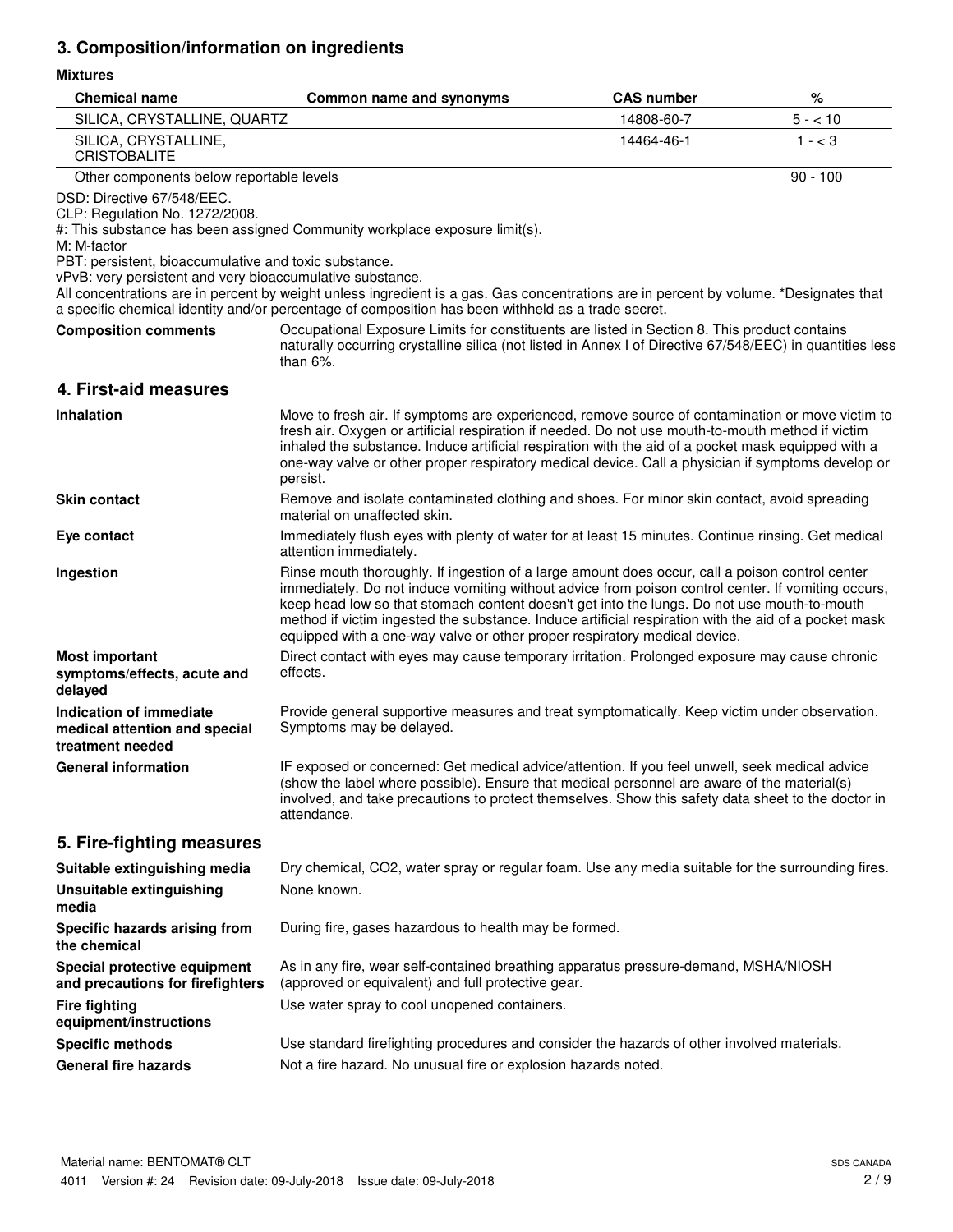### **6. Accidental release measures**

| Personal precautions,<br>protective equipment and<br>emergency procedures | Keep unnecessary personnel away. Keep people away from and upwind of spill/leak. Wear<br>appropriate protective equipment and clothing during clean-up. Wear a dust mask if dust is<br>generated above exposure limits. Do not touch damaged containers or spilled material unless<br>wearing appropriate protective clothing. Ensure adequate ventilation. Local authorities should be<br>advised if significant spillages cannot be contained. For personal protection, see section 8 of the<br>SDS.                                                                                                      |
|---------------------------------------------------------------------------|-------------------------------------------------------------------------------------------------------------------------------------------------------------------------------------------------------------------------------------------------------------------------------------------------------------------------------------------------------------------------------------------------------------------------------------------------------------------------------------------------------------------------------------------------------------------------------------------------------------|
| Methods and materials for<br>containment and cleaning up                  | Avoid the generation of dusts during clean-up. This product is miscible in water. Collect dust or<br>particulates using a vacuum cleaner with a HEPA filter. Stop the flow of material, if this is without<br>risk. Following product recovery, flush area with water. Put material in suitable, covered, labeled<br>containers. For waste disposal, see section 13 of the SDS. None necessary. Reduce airborne dust<br>and prevent scattering by moistening with water.                                                                                                                                    |
| <b>Environmental precautions</b>                                          | Avoid discharge into drains, water courses or onto the ground.                                                                                                                                                                                                                                                                                                                                                                                                                                                                                                                                              |
| 7. Handling and storage                                                   |                                                                                                                                                                                                                                                                                                                                                                                                                                                                                                                                                                                                             |
| Precautions for safe handling                                             | Obtain special instructions before use. Do not handle until all safety precautions have been read<br>and understood. Keep formation of airborne dusts to a minimum. Provide appropriate exhaust<br>ventilation at places where dust is formed. Do not breathe dust. Avoid prolonged exposure. When<br>using, do not eat, drink or smoke. Should be handled in closed systems, if possible. In case of<br>insufficient ventilation, wear suitable respiratory equipment. Wear appropriate personal protective<br>equipment. Wash hands thoroughly after handling. Observe good industrial hygiene practices. |
| Conditions for safe storage,<br>including any incompatibilities           | Store locked up. No special restrictions on storage with other products. Store in original tightly<br>closed container. No special storage conditions required. Guard against dust accumulation of this<br>material. Keep out of the reach of children. Store away from incompatible materials (see Section<br>10 of the SDS).                                                                                                                                                                                                                                                                              |

# **8. Exposure controls/personal protection**

| <b>US. ACGIH Threshold Limit Values</b>                                       |            |                         |                       |
|-------------------------------------------------------------------------------|------------|-------------------------|-----------------------|
| <b>Components</b>                                                             | Type       | Value                   | Form                  |
| SILICA, CRYSTALLINE,<br><b>CRISTOBALITE (CAS</b><br>14464-46-1)               | <b>TWA</b> | $0.025$ mg/m3           | Respirable fraction.  |
| SILICA, CRYSTALLINE,<br>QUARTZ (CAS 14808-60-7)                               | <b>TWA</b> | $0.025 \,\mathrm{mg/m}$ | Respirable fraction.  |
| Canada. Alberta OELs (Occupational Health & Safety Code, Schedule 1, Table 2) |            |                         |                       |
| <b>Components</b>                                                             | Type       | Value                   | Form                  |
| SILICA, CRYSTALLINE,<br>CRISTOBALITE (CAS<br>14464-46-1)                      | <b>TWA</b> | $0.025$ mg/m3           | Respirable.           |
|                                                                               |            | $0.025$ mg/m3           | Respirable particles. |
| SILICA, CRYSTALLINE,<br>QUARTZ (CAS 14808-60-7)                               | <b>TWA</b> | $0.025$ mg/m3           | Respirable particles. |
| <b>Constituents</b>                                                           | Type       | Value                   | Form                  |
| <b>TRADE SECRET</b>                                                           | <b>TWA</b> | $3$ mg/m $3$            | Respirable particles. |
|                                                                               |            | 10 mg/m $3$             | Total particulate.    |

| SILICA, CRYSTALLINE,<br><b>TWA</b><br>Respirable fraction.<br>$0.025 \,\mathrm{mg/m}$<br>CRISTOBALITE (CAS<br>14464-46-1)<br>SILICA, CRYSTALLINE,<br>TWA<br>Respirable fraction.<br>$0.025 \text{ mg/m}$ 3<br>QUARTZ (CAS 14808-60-7)<br><b>Form</b><br><b>Constituents</b><br>Value<br>Type<br><b>TRADE SECRET</b><br>TWA<br>Respirable fraction.<br>$3 \text{ mg/m}$<br>$10 \text{ mg/m}$<br>Total dust. | <b>Components</b> | Type | Value | <b>Form</b> |
|------------------------------------------------------------------------------------------------------------------------------------------------------------------------------------------------------------------------------------------------------------------------------------------------------------------------------------------------------------------------------------------------------------|-------------------|------|-------|-------------|
|                                                                                                                                                                                                                                                                                                                                                                                                            |                   |      |       |             |
|                                                                                                                                                                                                                                                                                                                                                                                                            |                   |      |       |             |
|                                                                                                                                                                                                                                                                                                                                                                                                            |                   |      |       |             |
|                                                                                                                                                                                                                                                                                                                                                                                                            |                   |      |       |             |
|                                                                                                                                                                                                                                                                                                                                                                                                            |                   |      |       |             |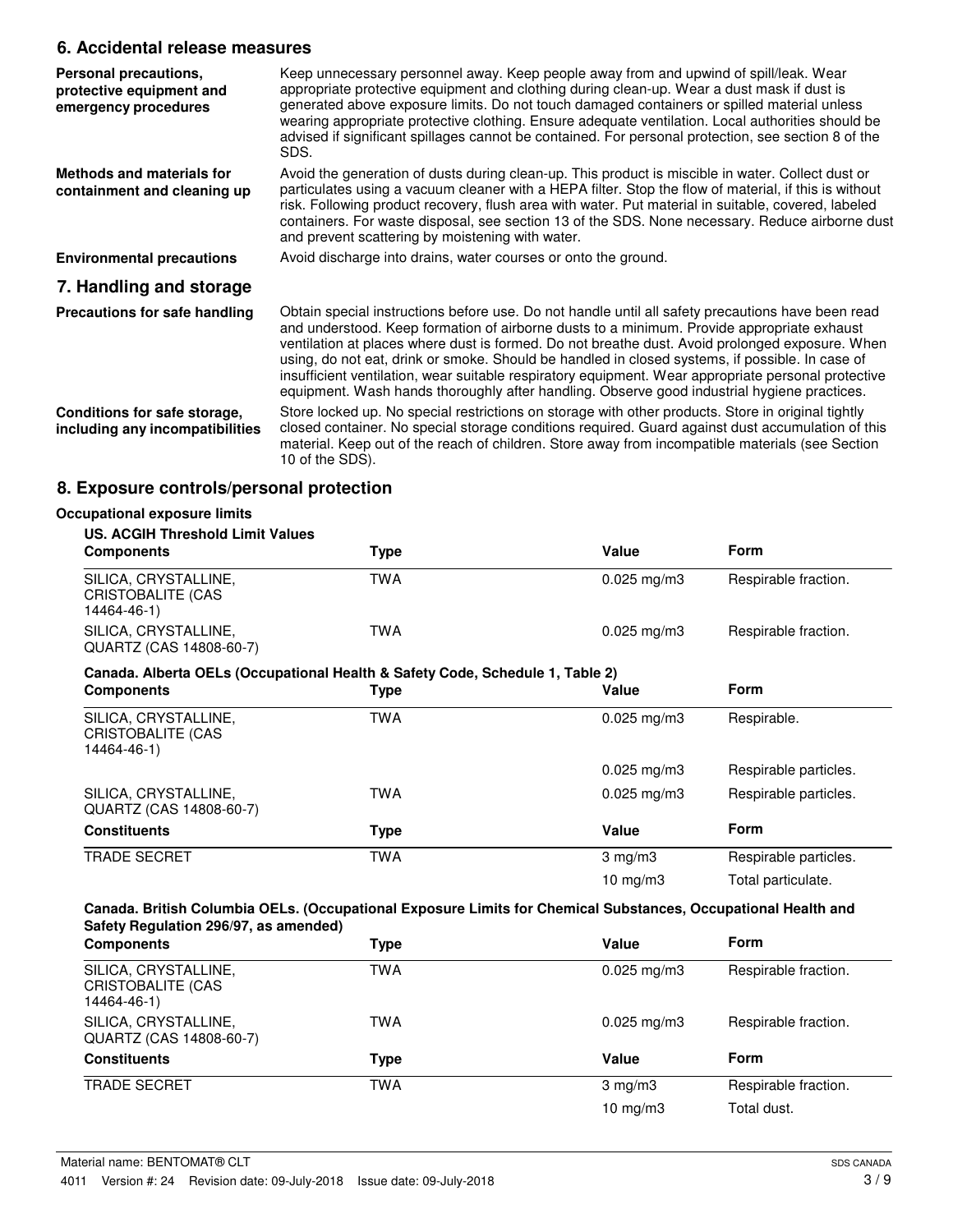| <b>Components</b>                                               | Canada. Manitoba OELs (Reg. 217/2006, The Workplace Safety And Health Act)<br><b>Type</b>                                                                                                                                                                                                                                                                                                                                                                                                                                                                                                                                                                                                                                                                    | Value           | <b>Form</b>          |
|-----------------------------------------------------------------|--------------------------------------------------------------------------------------------------------------------------------------------------------------------------------------------------------------------------------------------------------------------------------------------------------------------------------------------------------------------------------------------------------------------------------------------------------------------------------------------------------------------------------------------------------------------------------------------------------------------------------------------------------------------------------------------------------------------------------------------------------------|-----------------|----------------------|
| SILICA, CRYSTALLINE,<br>CRISTOBALITE (CAS<br>14464-46-1)        | <b>TWA</b>                                                                                                                                                                                                                                                                                                                                                                                                                                                                                                                                                                                                                                                                                                                                                   | $0.025$ mg/m3   | Respirable fraction. |
| SILICA, CRYSTALLINE,<br>QUARTZ (CAS 14808-60-7)                 | <b>TWA</b>                                                                                                                                                                                                                                                                                                                                                                                                                                                                                                                                                                                                                                                                                                                                                   | $0.025$ mg/m3   | Respirable fraction. |
| <b>Components</b>                                               | Canada. Ontario OELs. (Control of Exposure to Biological or Chemical Agents)<br><b>Type</b>                                                                                                                                                                                                                                                                                                                                                                                                                                                                                                                                                                                                                                                                  | Value           | <b>Form</b>          |
| SILICA, CRYSTALLINE,<br><b>CRISTOBALITE (CAS</b><br>14464-46-1) | <b>TWA</b>                                                                                                                                                                                                                                                                                                                                                                                                                                                                                                                                                                                                                                                                                                                                                   | $0.05$ mg/m $3$ | Respirable fraction. |
| SILICA, CRYSTALLINE,<br>QUARTZ (CAS 14808-60-7)                 | <b>TWA</b>                                                                                                                                                                                                                                                                                                                                                                                                                                                                                                                                                                                                                                                                                                                                                   | $0.1$ mg/m $3$  | Respirable fraction. |
| <b>Constituents</b>                                             | <b>Type</b>                                                                                                                                                                                                                                                                                                                                                                                                                                                                                                                                                                                                                                                                                                                                                  | Value           | <b>Form</b>          |
| <b>TRADE SECRET</b>                                             | <b>TWA</b>                                                                                                                                                                                                                                                                                                                                                                                                                                                                                                                                                                                                                                                                                                                                                   | $3$ mg/m $3$    | Respirable fraction. |
|                                                                 |                                                                                                                                                                                                                                                                                                                                                                                                                                                                                                                                                                                                                                                                                                                                                              | $10$ mg/m $3$   | Inhalable fraction.  |
| <b>Components</b>                                               | Canada. Quebec OELs. (Ministry of Labor - Regulation respecting occupational health and safety)<br><b>Type</b>                                                                                                                                                                                                                                                                                                                                                                                                                                                                                                                                                                                                                                               | Value           | Form                 |
| SILICA, CRYSTALLINE,<br><b>CRISTOBALITE (CAS</b><br>14464-46-1) | <b>TWA</b>                                                                                                                                                                                                                                                                                                                                                                                                                                                                                                                                                                                                                                                                                                                                                   | $0.05$ mg/m $3$ | Respirable dust.     |
| SILICA, CRYSTALLINE,<br>QUARTZ (CAS 14808-60-7)                 | <b>TWA</b>                                                                                                                                                                                                                                                                                                                                                                                                                                                                                                                                                                                                                                                                                                                                                   | $0.1$ mg/m $3$  | Respirable dust.     |
| <b>Constituents</b>                                             | <b>Type</b>                                                                                                                                                                                                                                                                                                                                                                                                                                                                                                                                                                                                                                                                                                                                                  | Value           | <b>Form</b>          |
| TRADE SECRET                                                    | <b>TWA</b>                                                                                                                                                                                                                                                                                                                                                                                                                                                                                                                                                                                                                                                                                                                                                   | $10$ mg/m $3$   | Total dust.          |
| <b>Components</b>                                               | Canada. Saskatchewan OELs (Occupational Health and Safety Regulations, 1996, Table 21)<br><b>Type</b>                                                                                                                                                                                                                                                                                                                                                                                                                                                                                                                                                                                                                                                        | Value           | <b>Form</b>          |
| SILICA, CRYSTALLINE,<br><b>CRISTOBALITE (CAS</b><br>14464-46-1) | 15 minute                                                                                                                                                                                                                                                                                                                                                                                                                                                                                                                                                                                                                                                                                                                                                    | $10$ mg/m $3$   | Inhalable fraction.  |
|                                                                 | 8 hour                                                                                                                                                                                                                                                                                                                                                                                                                                                                                                                                                                                                                                                                                                                                                       | $0.05$ mg/m3    | Respirable fraction. |
| SILICA, CRYSTALLINE,<br>QUARTZ (CAS 14808-60-7)                 | 8 hour                                                                                                                                                                                                                                                                                                                                                                                                                                                                                                                                                                                                                                                                                                                                                       | $0.05$ mg/m $3$ | Respirable fraction. |
| <b>Constituents</b>                                             | <b>Type</b>                                                                                                                                                                                                                                                                                                                                                                                                                                                                                                                                                                                                                                                                                                                                                  | Value           | Form                 |
| <b>TRADE SECRET</b>                                             | 15 minute                                                                                                                                                                                                                                                                                                                                                                                                                                                                                                                                                                                                                                                                                                                                                    | $6$ mg/m $3$    | Respirable fraction. |
|                                                                 |                                                                                                                                                                                                                                                                                                                                                                                                                                                                                                                                                                                                                                                                                                                                                              | 20 mg/m3        | Inhalable fraction.  |
|                                                                 | 8 hour                                                                                                                                                                                                                                                                                                                                                                                                                                                                                                                                                                                                                                                                                                                                                       | $3$ mg/m $3$    | Respirable fraction. |
|                                                                 |                                                                                                                                                                                                                                                                                                                                                                                                                                                                                                                                                                                                                                                                                                                                                              | 10 $mg/m3$      | Inhalable fraction.  |
| <b>Biological limit values</b>                                  | No biological exposure limits noted for the ingredient(s).                                                                                                                                                                                                                                                                                                                                                                                                                                                                                                                                                                                                                                                                                                   |                 |                      |
| <b>Exposure guidelines</b>                                      | Occupational exposure to nuisance dust (total and respirable) and respirable crystalline silica<br>should be monitored and controlled.                                                                                                                                                                                                                                                                                                                                                                                                                                                                                                                                                                                                                       |                 |                      |
| Appropriate engineering<br>controls                             | If engineering measures are not sufficient to maintain concentrations of dust particulates below the<br>OEL, suitable respiratory protection must be worn. Good general ventilation (typically 10 air<br>changes per hour) should be used. Ventilation rates should be matched to conditions. If<br>applicable, use process enclosures, local exhaust ventilation, or other engineering controls to<br>maintain airborne levels below recommended exposure limits. If exposure limits have not been<br>established, maintain airborne levels to an acceptable level. If material is ground, cut, or used in<br>any operation which may generate dusts, use appropriate local exhaust ventilation to keep<br>exposures below the recommended exposure limits. |                 |                      |
|                                                                 | Individual protection measures, such as personal protective equipment                                                                                                                                                                                                                                                                                                                                                                                                                                                                                                                                                                                                                                                                                        |                 |                      |
| Eye/face protection                                             | Wear dust goggles.                                                                                                                                                                                                                                                                                                                                                                                                                                                                                                                                                                                                                                                                                                                                           |                 |                      |
| <b>Skin protection</b>                                          |                                                                                                                                                                                                                                                                                                                                                                                                                                                                                                                                                                                                                                                                                                                                                              |                 |                      |
| <b>Hand protection</b>                                          | Wear appropriate chemical resistant gloves.                                                                                                                                                                                                                                                                                                                                                                                                                                                                                                                                                                                                                                                                                                                  |                 |                      |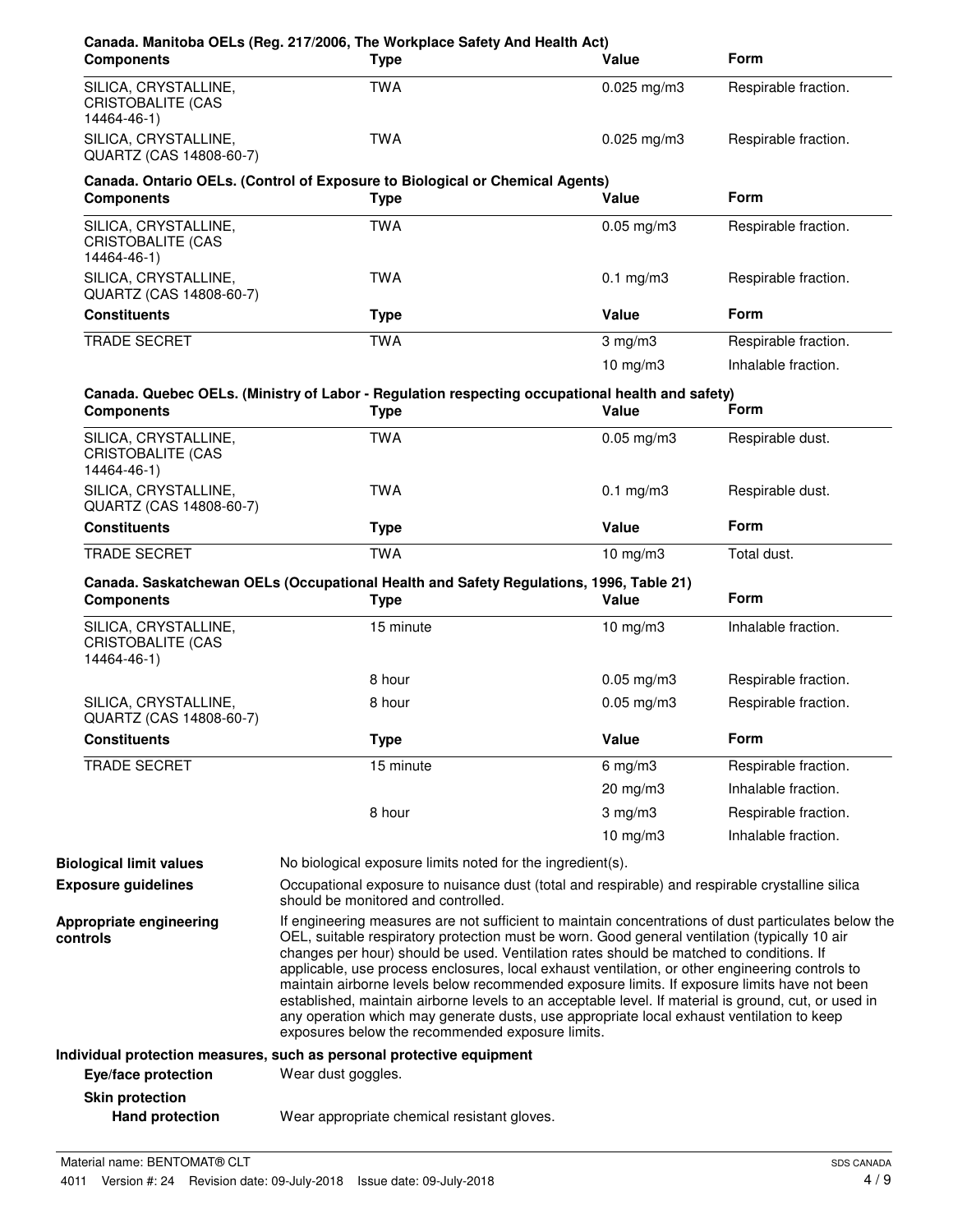| Other                                    | Use of an impervious apron is recommended. No special protective equipment required.                                                                                                                                                                                                                                                                                             |
|------------------------------------------|----------------------------------------------------------------------------------------------------------------------------------------------------------------------------------------------------------------------------------------------------------------------------------------------------------------------------------------------------------------------------------|
| <b>Respiratory protection</b>            | Use a particulate filter respirator for particulate concentrations exceeding the Occupational<br>Exposure Limit.                                                                                                                                                                                                                                                                 |
| <b>Thermal hazards</b>                   | Wear appropriate thermal protective clothing, when necessary.                                                                                                                                                                                                                                                                                                                    |
| <b>General hygiene</b><br>considerations | Observe any medical surveillance requirements. Always observe good personal hygiene<br>measures, such as washing after handling the material and before eating, drinking, and/or<br>smoking. Routinely wash work clothing and protective equipment to remove contaminants. Eye<br>wash fountain is recommended. Use good industrial hygiene practices in handling this material. |

### **9. Physical and chemical properties**

| Appearance                                        | The product consists of bentonite granules between geotextile layers                          |
|---------------------------------------------------|-----------------------------------------------------------------------------------------------|
| <b>Physical state</b>                             | Solid.                                                                                        |
| Form                                              | Solid. Mat or Fabric                                                                          |
| Color                                             | Various.                                                                                      |
| Odor                                              | None.                                                                                         |
| <b>Odor threshold</b>                             | Not available.                                                                                |
| pH                                                | Not available.                                                                                |
| Melting point/freezing point                      | Not available.                                                                                |
| Initial boiling point and boiling<br>range        | Not available.                                                                                |
| <b>Flash point</b>                                | Not flammable                                                                                 |
| <b>Evaporation rate</b>                           | Not available.                                                                                |
| Flammability (solid, gas)                         | Not available.                                                                                |
| Upper/lower flammability or explosive limits      |                                                                                               |
| <b>Flammability limit - lower</b><br>(%)          | Not explosive                                                                                 |
| <b>Flammability limit - upper</b><br>(%)          | Not explosive                                                                                 |
| Explosive limit - lower (%)                       | Not available.                                                                                |
| Explosive limit - upper (%)                       | Not available.                                                                                |
| Vapor pressure                                    | 0.00001 hPa estimated                                                                         |
| Vapor density                                     | Not available.                                                                                |
| <b>Relative density</b>                           | Not available.                                                                                |
| Solubility(ies)                                   |                                                                                               |
| Solubility (water)                                | Negligible                                                                                    |
| <b>Partition coefficient</b><br>(n-octanol/water) | Not available.                                                                                |
| <b>Auto-ignition temperature</b>                  | Not available.                                                                                |
| <b>Decomposition temperature</b>                  | Not available.                                                                                |
| <b>Viscosity</b>                                  | Not available.                                                                                |
| <b>Other information</b>                          |                                                                                               |
| <b>Explosive properties</b>                       | Not explosive.                                                                                |
| <b>Oxidizing properties</b>                       | Not oxidizing.                                                                                |
| <b>Percent volatile</b>                           | 0 % estimated                                                                                 |
| 10. Stability and reactivity                      |                                                                                               |
| Reactivity                                        | The product is stable and non-reactive under normal conditions of use, storage and transport. |
| <b>Chemical stability</b>                         | Stable at normal conditions.                                                                  |
| <b>Possibility of hazardous</b><br>reactions      | Will not occur.                                                                               |
| <b>Conditions to avoid</b>                        | Contact with incompatible materials.                                                          |
| Incompatible materials                            | Powerful oxidizers. Chlorine. None known.                                                     |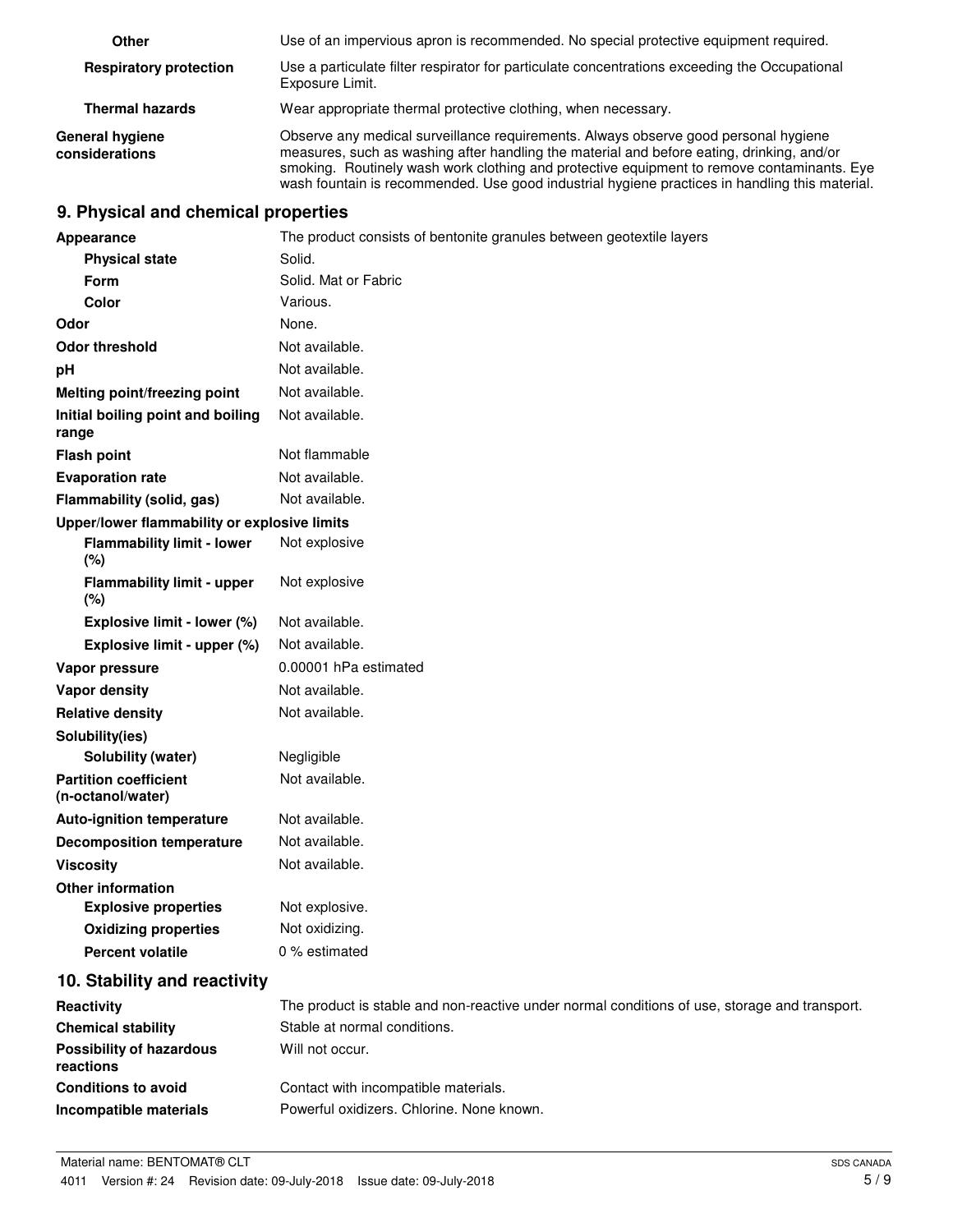## **11. Toxicological information**

| Information on likely routes of exposure                                           |                                                                                                                                                               |
|------------------------------------------------------------------------------------|---------------------------------------------------------------------------------------------------------------------------------------------------------------|
| <b>Inhalation</b>                                                                  | Prolonged inhalation may be harmful.                                                                                                                          |
| <b>Skin contact</b>                                                                | No adverse effects due to skin contact are expected.                                                                                                          |
| Eye contact                                                                        | Direct contact with eyes may cause temporary irritation.                                                                                                      |
| Ingestion                                                                          | May cause discomfort if swallowed. Expected to be a low ingestion hazard. However, ingestion is<br>not likely to be a primary route of occupational exposure. |
| Symptoms related to the<br>physical, chemical and<br>toxicological characteristics | Direct contact with eyes may cause temporary irritation. Exposure may cause temporary irritation,<br>redness, or discomfort.                                  |
| Information on toxicological effects                                               |                                                                                                                                                               |

| <b>Acute toxicity</b>                                       | Not known.                                             |                                                                                                                                                                                                                                                                                                                                                                                                                                                                                                                                                                                                                                                                                                                                                                                                                                                                                                                                                                                                                                                                                                                                                                                                                                                                                                                                                                                                                                                                                                                                                                                                    |
|-------------------------------------------------------------|--------------------------------------------------------|----------------------------------------------------------------------------------------------------------------------------------------------------------------------------------------------------------------------------------------------------------------------------------------------------------------------------------------------------------------------------------------------------------------------------------------------------------------------------------------------------------------------------------------------------------------------------------------------------------------------------------------------------------------------------------------------------------------------------------------------------------------------------------------------------------------------------------------------------------------------------------------------------------------------------------------------------------------------------------------------------------------------------------------------------------------------------------------------------------------------------------------------------------------------------------------------------------------------------------------------------------------------------------------------------------------------------------------------------------------------------------------------------------------------------------------------------------------------------------------------------------------------------------------------------------------------------------------------------|
| <b>Components</b>                                           | <b>Species</b>                                         | <b>Test Results</b>                                                                                                                                                                                                                                                                                                                                                                                                                                                                                                                                                                                                                                                                                                                                                                                                                                                                                                                                                                                                                                                                                                                                                                                                                                                                                                                                                                                                                                                                                                                                                                                |
| SILICA, CRYSTALLINE, CRISTOBALITE (CAS 14464-46-1)          |                                                        |                                                                                                                                                                                                                                                                                                                                                                                                                                                                                                                                                                                                                                                                                                                                                                                                                                                                                                                                                                                                                                                                                                                                                                                                                                                                                                                                                                                                                                                                                                                                                                                                    |
| <b>Acute</b>                                                |                                                        |                                                                                                                                                                                                                                                                                                                                                                                                                                                                                                                                                                                                                                                                                                                                                                                                                                                                                                                                                                                                                                                                                                                                                                                                                                                                                                                                                                                                                                                                                                                                                                                                    |
| Oral                                                        |                                                        |                                                                                                                                                                                                                                                                                                                                                                                                                                                                                                                                                                                                                                                                                                                                                                                                                                                                                                                                                                                                                                                                                                                                                                                                                                                                                                                                                                                                                                                                                                                                                                                                    |
| LD50                                                        | Rat                                                    | > 22500 mg/kg                                                                                                                                                                                                                                                                                                                                                                                                                                                                                                                                                                                                                                                                                                                                                                                                                                                                                                                                                                                                                                                                                                                                                                                                                                                                                                                                                                                                                                                                                                                                                                                      |
| <b>Skin corrosion/irritation</b>                            | Prolonged skin contact may cause temporary irritation. |                                                                                                                                                                                                                                                                                                                                                                                                                                                                                                                                                                                                                                                                                                                                                                                                                                                                                                                                                                                                                                                                                                                                                                                                                                                                                                                                                                                                                                                                                                                                                                                                    |
| Serious eye damage/eye<br>irritation                        |                                                        | Mild irritant to eyes (according to the modified Kay & Calandra criteria)                                                                                                                                                                                                                                                                                                                                                                                                                                                                                                                                                                                                                                                                                                                                                                                                                                                                                                                                                                                                                                                                                                                                                                                                                                                                                                                                                                                                                                                                                                                          |
| Respiratory or skin sensitization                           |                                                        |                                                                                                                                                                                                                                                                                                                                                                                                                                                                                                                                                                                                                                                                                                                                                                                                                                                                                                                                                                                                                                                                                                                                                                                                                                                                                                                                                                                                                                                                                                                                                                                                    |
| Canada - Alberta OELs: Irritant                             |                                                        |                                                                                                                                                                                                                                                                                                                                                                                                                                                                                                                                                                                                                                                                                                                                                                                                                                                                                                                                                                                                                                                                                                                                                                                                                                                                                                                                                                                                                                                                                                                                                                                                    |
| SILICA, CRYSTALLINE, CRISTOBALITE<br>(CAS 14464-46-1)       |                                                        | Irritant                                                                                                                                                                                                                                                                                                                                                                                                                                                                                                                                                                                                                                                                                                                                                                                                                                                                                                                                                                                                                                                                                                                                                                                                                                                                                                                                                                                                                                                                                                                                                                                           |
| <b>Respiratory sensitization</b>                            | Not a respiratory sensitizer.                          |                                                                                                                                                                                                                                                                                                                                                                                                                                                                                                                                                                                                                                                                                                                                                                                                                                                                                                                                                                                                                                                                                                                                                                                                                                                                                                                                                                                                                                                                                                                                                                                                    |
| <b>Skin sensitization</b>                                   | being a skin irritant.                                 | According to the classification criteria of the European Union, the product is not considered as                                                                                                                                                                                                                                                                                                                                                                                                                                                                                                                                                                                                                                                                                                                                                                                                                                                                                                                                                                                                                                                                                                                                                                                                                                                                                                                                                                                                                                                                                                   |
| Germ cell mutagenicity                                      | mutagenic or genotoxic.                                | No data available to indicate product or any components present at greater than 0.1% are                                                                                                                                                                                                                                                                                                                                                                                                                                                                                                                                                                                                                                                                                                                                                                                                                                                                                                                                                                                                                                                                                                                                                                                                                                                                                                                                                                                                                                                                                                           |
| Carcinogenicity                                             |                                                        | In 1997, IARC (the International Agency for Research on Cancer) concluded that crystalline silica<br>inhaled from occupational sources can cause lung cancer in humans. However in making the<br>overall evaluation, IARC noted that "carcinogenicity was not detected in all industrial<br>circumstances studied. Carcinogenicity may be dependent on inherent characteristics of the<br>crystalline silica or on external factors affecting its biological activity or distribution of its<br>polymorphs." (IARC Monographs on the evaluation of the carcinogenic risks of chemicals to<br>humans, Silica, silicates dust and organic fibres, 1997, Vol. 68, IARC, Lyon, France.) In June<br>2003, SCOEL (the EU Scientific Committee on Occupational Exposure Limits) concluded that the<br>main effect in humans of the inhalation of respirable crystalline silica dust is silicosis. "There is<br>sufficient information to conclude that the relative risk of lung cancer is increased in persons with<br>silicosis (and, apparently, not in employees without silicosis exposed to silica dust in quarries and<br>in the ceramic industry). Therefore, preventing the onset of silicosis will also reduce the cancer<br>risk" (SCOEL SUM Doc 94-final, June 2003) According to the current state of the art, worker<br>protection against silicosis can be consistently assured by respecting the existing regulatory<br>occupational exposure limits. May cause cancer. Occupational exposure to respirable dust and<br>respirable crystalline silica should be monitored and controlled. |
| <b>ACGIH Carcinogens</b>                                    |                                                        |                                                                                                                                                                                                                                                                                                                                                                                                                                                                                                                                                                                                                                                                                                                                                                                                                                                                                                                                                                                                                                                                                                                                                                                                                                                                                                                                                                                                                                                                                                                                                                                                    |
| SILICA, CRYSTALLINE, CRISTOBALITE<br>$(CAS 14464 - 46 - 1)$ |                                                        | A2 Suspected human carcinogen.                                                                                                                                                                                                                                                                                                                                                                                                                                                                                                                                                                                                                                                                                                                                                                                                                                                                                                                                                                                                                                                                                                                                                                                                                                                                                                                                                                                                                                                                                                                                                                     |
| Canada - Alberta OELs: Carcinogen category                  | SILICA, CRYSTALLINE, QUARTZ (CAS 14808-60-7)           | A2 Suspected human carcinogen.                                                                                                                                                                                                                                                                                                                                                                                                                                                                                                                                                                                                                                                                                                                                                                                                                                                                                                                                                                                                                                                                                                                                                                                                                                                                                                                                                                                                                                                                                                                                                                     |
| SILICA, CRYSTALLINE, CRISTOBALITE                           |                                                        | Suspected human carcinogen.                                                                                                                                                                                                                                                                                                                                                                                                                                                                                                                                                                                                                                                                                                                                                                                                                                                                                                                                                                                                                                                                                                                                                                                                                                                                                                                                                                                                                                                                                                                                                                        |
| $(CAS 14464-46-1)$                                          | SILICA, CRYSTALLINE, QUARTZ (CAS 14808-60-7)           | Suspected human carcinogen.                                                                                                                                                                                                                                                                                                                                                                                                                                                                                                                                                                                                                                                                                                                                                                                                                                                                                                                                                                                                                                                                                                                                                                                                                                                                                                                                                                                                                                                                                                                                                                        |
| Canada - Manitoba OELs: carcinogenicity                     |                                                        |                                                                                                                                                                                                                                                                                                                                                                                                                                                                                                                                                                                                                                                                                                                                                                                                                                                                                                                                                                                                                                                                                                                                                                                                                                                                                                                                                                                                                                                                                                                                                                                                    |
| SILICA, CRYSTALLINE, CRISTOBALITE                           |                                                        | Suspected human carcinogen.                                                                                                                                                                                                                                                                                                                                                                                                                                                                                                                                                                                                                                                                                                                                                                                                                                                                                                                                                                                                                                                                                                                                                                                                                                                                                                                                                                                                                                                                                                                                                                        |

Material name: BENTOMAT® CLT

(CAS 14464-46-1)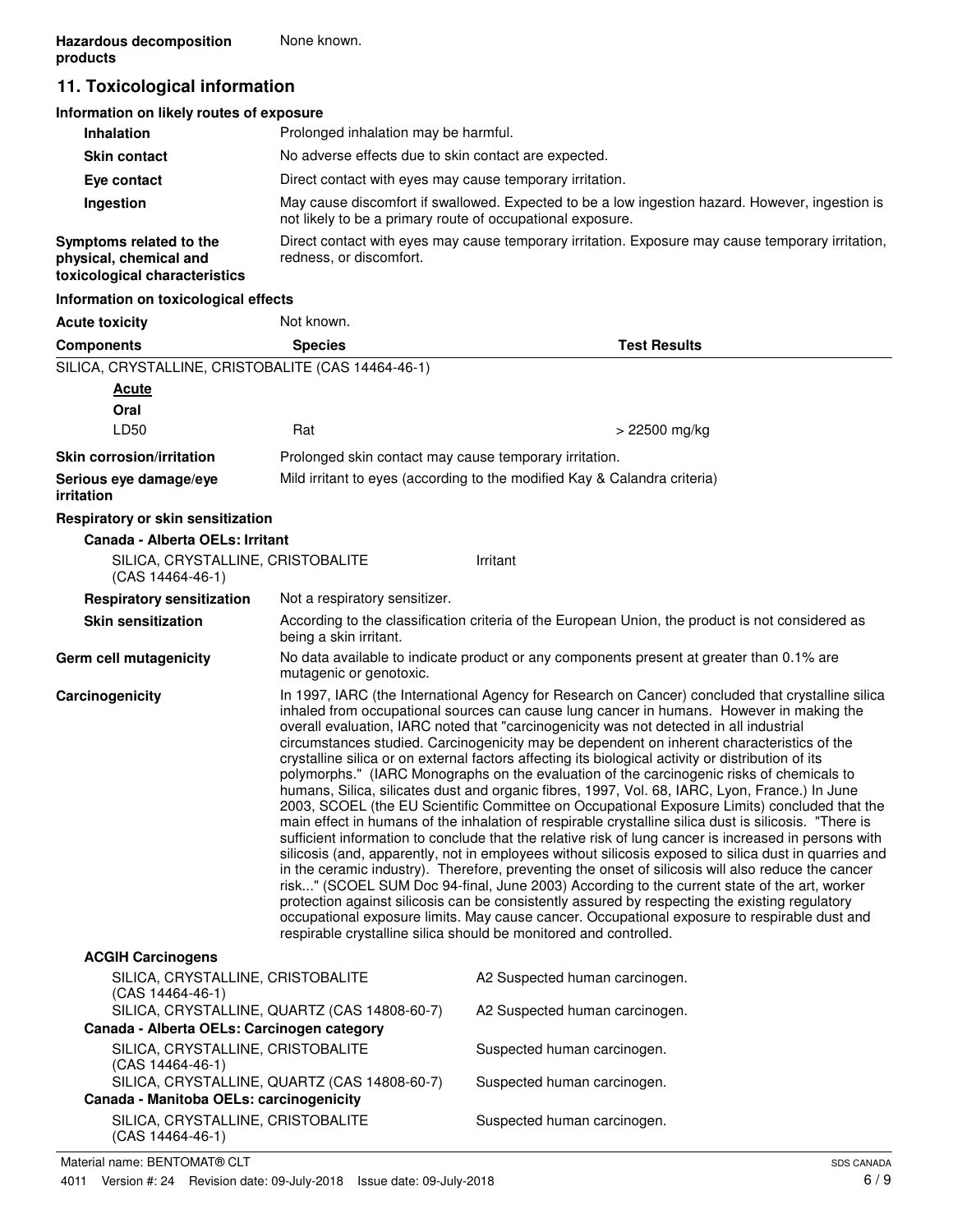| Canada - Quebec OELs: Carcinogen category              | SILICA, CRYSTALLINE, QUARTZ (CAS 14808-60-7)                                                                | Suspected human carcinogen.                                                                                                                                                                                                                                                                                                                                                                                                                                                                                                                                                                                                                                                         |
|--------------------------------------------------------|-------------------------------------------------------------------------------------------------------------|-------------------------------------------------------------------------------------------------------------------------------------------------------------------------------------------------------------------------------------------------------------------------------------------------------------------------------------------------------------------------------------------------------------------------------------------------------------------------------------------------------------------------------------------------------------------------------------------------------------------------------------------------------------------------------------|
| SILICA, CRYSTALLINE, CRISTOBALITE<br>(CAS 14464-46-1)  |                                                                                                             | Detected carcinogenic effect in animals.                                                                                                                                                                                                                                                                                                                                                                                                                                                                                                                                                                                                                                            |
|                                                        | SILICA, CRYSTALLINE, QUARTZ (CAS 14808-60-7)                                                                | Suspected carcinogenic effect in humans.                                                                                                                                                                                                                                                                                                                                                                                                                                                                                                                                                                                                                                            |
| IARC Monographs. Overall Evaluation of Carcinogenicity |                                                                                                             |                                                                                                                                                                                                                                                                                                                                                                                                                                                                                                                                                                                                                                                                                     |
| SILICA, CRYSTALLINE, CRISTOBALITE<br>(CAS 14464-46-1)  |                                                                                                             | 1 Carcinogenic to humans.                                                                                                                                                                                                                                                                                                                                                                                                                                                                                                                                                                                                                                                           |
|                                                        | SILICA, CRYSTALLINE, QUARTZ (CAS 14808-60-7)<br>US. National Toxicology Program (NTP) Report on Carcinogens | 1 Carcinogenic to humans.                                                                                                                                                                                                                                                                                                                                                                                                                                                                                                                                                                                                                                                           |
|                                                        |                                                                                                             |                                                                                                                                                                                                                                                                                                                                                                                                                                                                                                                                                                                                                                                                                     |
| SILICA, CRYSTALLINE, CRISTOBALITE<br>(CAS 14464-46-1)  |                                                                                                             | Known To Be Human Carcinogen.                                                                                                                                                                                                                                                                                                                                                                                                                                                                                                                                                                                                                                                       |
|                                                        | SILICA, CRYSTALLINE, QUARTZ (CAS 14808-60-7)                                                                | Reasonably Anticipated to be a Human Carcinogen.<br>Known To Be Human Carcinogen.                                                                                                                                                                                                                                                                                                                                                                                                                                                                                                                                                                                                   |
| <b>Reproductive toxicity</b>                           |                                                                                                             | This product is not expected to cause reproductive or developmental effects.                                                                                                                                                                                                                                                                                                                                                                                                                                                                                                                                                                                                        |
| Specific target organ toxicity -<br>single exposure    | Not classified.                                                                                             |                                                                                                                                                                                                                                                                                                                                                                                                                                                                                                                                                                                                                                                                                     |
| Specific target organ toxicity -<br>repeated exposure  |                                                                                                             | Causes damage to organs through prolonged or repeated exposure.                                                                                                                                                                                                                                                                                                                                                                                                                                                                                                                                                                                                                     |
| <b>Aspiration hazard</b>                               | Not an aspiration hazard.                                                                                   |                                                                                                                                                                                                                                                                                                                                                                                                                                                                                                                                                                                                                                                                                     |
| <b>Chronic effects</b>                                 |                                                                                                             | In 1997, IARC (the International Agency for Research on Cancer) concluded that crystalline silica<br>inhaled from occupational sources can cause lung cancer in humans. However in making the<br>overall evaluation, IARC noted that "carcinogenicity was not detected in all industrial<br>circumstances studied. Carcinogenicity may be dependent on inherent characteristics of the<br>crystalline silica or on external factors affecting its biological activity or distribution of its<br>polymorphs." (IARC Monographs on the evaluation of the carcinogenic risks of chemicals to<br>humans, Silica, silicates dust and organic fibres, 1997, Vol. 68, IARC, Lyon, France.) |
|                                                        | the cancer risk" (SCOEL SUM Doc 94-final, June 2003)                                                        | In June 2003, SCOEL (the EU Scientific Committee on Occupational Exposure Limits) concluded<br>that the main effect in humans of the inhalation of respirable crystalline silica dust is silicosis.<br>"There is sufficient information to conclude that the relative risk of lung cancer is increased in<br>persons with silicosis (and, apparently, not in employees without silicosis exposed to silica dust in<br>quarries and in the ceramic industry). Therefore, preventing the onset of silicosis will also reduce                                                                                                                                                          |
|                                                        | not expected.                                                                                               | According to the current state of the art, worker protection against silicosis can be consistently<br>assured by respecting the existing regulatory occupational exposure limits. Causes damage to<br>organs through prolonged or repeated exposure. Prolonged inhalation may be harmful. Prolonged<br>exposure may cause chronic effects. Some of the components of this product are hazardous in<br>the respirable form. However, because of the physical nature of this product, dust generation is                                                                                                                                                                              |
| 12. Ecological information                             |                                                                                                             |                                                                                                                                                                                                                                                                                                                                                                                                                                                                                                                                                                                                                                                                                     |

| <b>Ecotoxicity</b>               | The product is not expected to be hazardous to the environment. This product is not expected to<br>produce significant ecotoxicity upon exposure to aquatic organisms and aquatic systems. |
|----------------------------------|--------------------------------------------------------------------------------------------------------------------------------------------------------------------------------------------|
| Persistence and degradability    | No data is available on the degradability of this product.                                                                                                                                 |
| <b>Bioaccumulative potential</b> | No data available.                                                                                                                                                                         |
| Mobility in soil                 | No data available.                                                                                                                                                                         |
| Other adverse effects            | No other adverse environmental effects (e.g. ozone depletion, photochemical ozone creation<br>potential, endocrine disruption, global warming potential) are expected from this component. |

# **13. Disposal considerations**

| <b>Disposal instructions</b>             | Collect and reclaim or dispose in sealed containers at licensed waste disposal site. Dispose of<br>contents/container in accordance with local/regional/national/international regulations. Material<br>should be recycled if possible. |
|------------------------------------------|-----------------------------------------------------------------------------------------------------------------------------------------------------------------------------------------------------------------------------------------|
| Local disposal regulations               | Dispose in accordance with all applicable regulations.                                                                                                                                                                                  |
| Hazardous waste code                     | The waste code should be assigned in discussion between the user, the producer and the waste<br>disposal company.                                                                                                                       |
| Waste from residues / unused<br>products | Dispose of in accordance with local regulations. Empty containers or liners may retain some<br>product residues. This material and its container must be disposed of in a safe manner (see:<br>Disposal instructions).                  |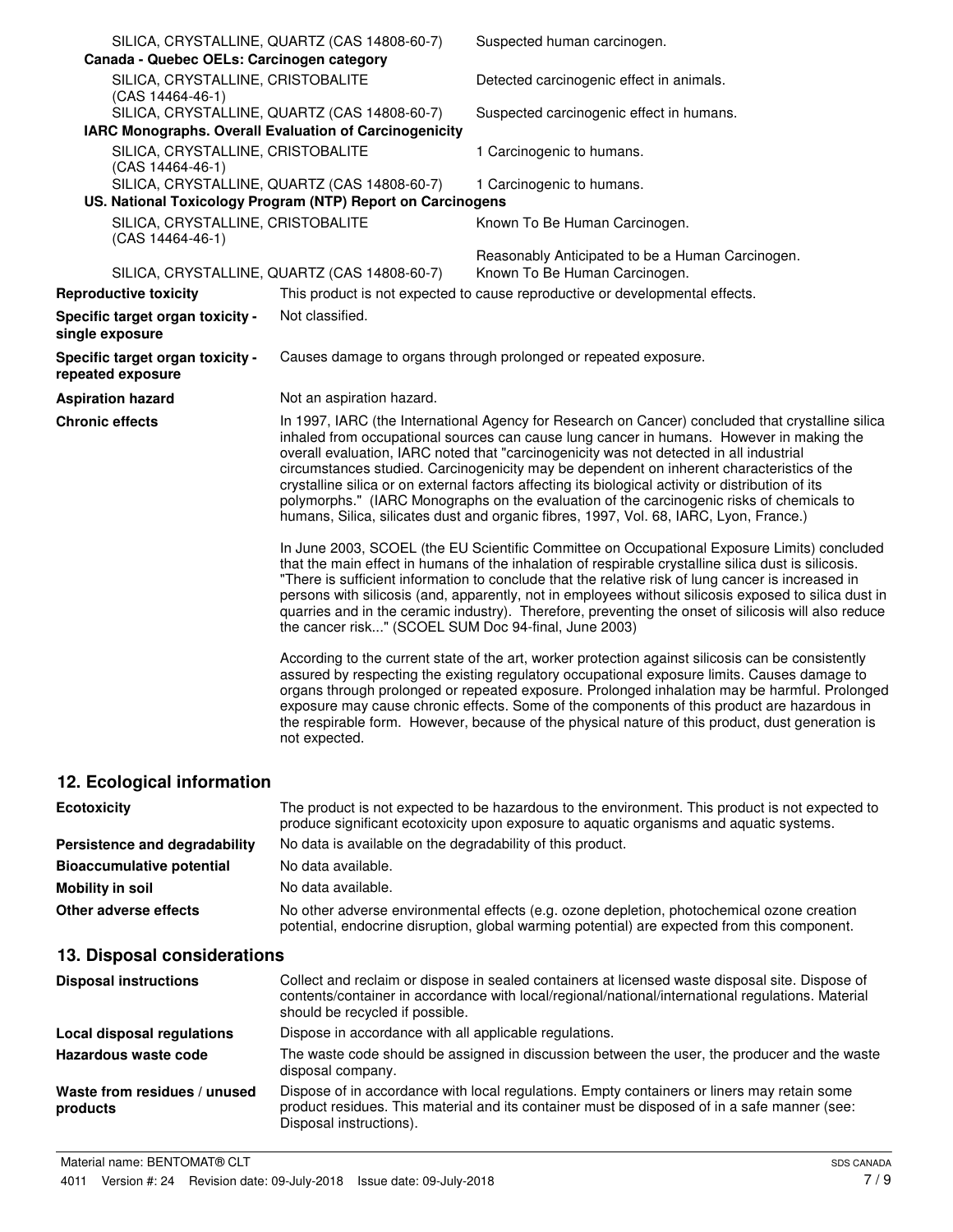Since emptied containers may retain product residue, follow label warnings even after container is emptied. Empty containers should be taken to an approved waste handling site for recycling or disposal.

### **14. Transport information**

#### **TDG**

Not regulated as dangerous goods.

#### **IATA**

Not regulated as dangerous goods.

#### **IMDG**

Not regulated as dangerous goods.

**Transport in bulk according to** Not applicable. **Annex II of MARPOL 73/78 and the IBC Code**

### **15. Regulatory information**

#### **Canadian regulations**

This product has been classified in accordance with the hazard criteria of the HPR and the SDS contains all the information required by the HPR.

#### **Controlled Drugs and Substances Act**

Not regulated. **Export Control List (CEPA 1999, Schedule 3)**

Not listed.

**Greenhouse Gases**

Not listed.

### **Precursor Control Regulations**

Not regulated.

#### **International regulations**

**Stockholm Convention**

Not applicable.

**Rotterdam Convention**

Not applicable.

**Kyoto protocol**

Not applicable.

**Montreal Protocol**

Not applicable.

**Basel Convention**

Not applicable.

#### **International Inventories**

| Inventory name                                                            | On inventory (yes/no)* |
|---------------------------------------------------------------------------|------------------------|
| Australian Inventory of Chemical Substances (AICS)                        | Yes                    |
| Domestic Substances List (DSL)                                            | Yes                    |
| Non-Domestic Substances List (NDSL)                                       | No                     |
| Inventory of Existing Chemical Substances in China (IECSC)                | Yes                    |
| European Inventory of Existing Commercial Chemical<br>Substances (EINECS) | Yes                    |
| European List of Notified Chemical Substances (ELINCS)                    | No                     |
| Inventory of Existing and New Chemical Substances (ENCS)                  | Yes                    |
| Existing Chemicals List (ECL)                                             | Yes                    |
| New Zealand Inventory                                                     | No                     |
| Philippine Inventory of Chemicals and Chemical Substances<br>(PICCS)      | Yes                    |
| Taiwan Chemical Substance Inventory (TCSI)                                | No                     |
| Toxic Substances Control Act (TSCA) Inventory                             | Yes                    |
|                                                                           |                        |

\*A "Yes" indicates that all components of this product comply with the inventory requirements administered by the governing country(s) A "No" indicates that one or more components of the product are not listed or exempt from listing on the inventory administered by the governing country(s).